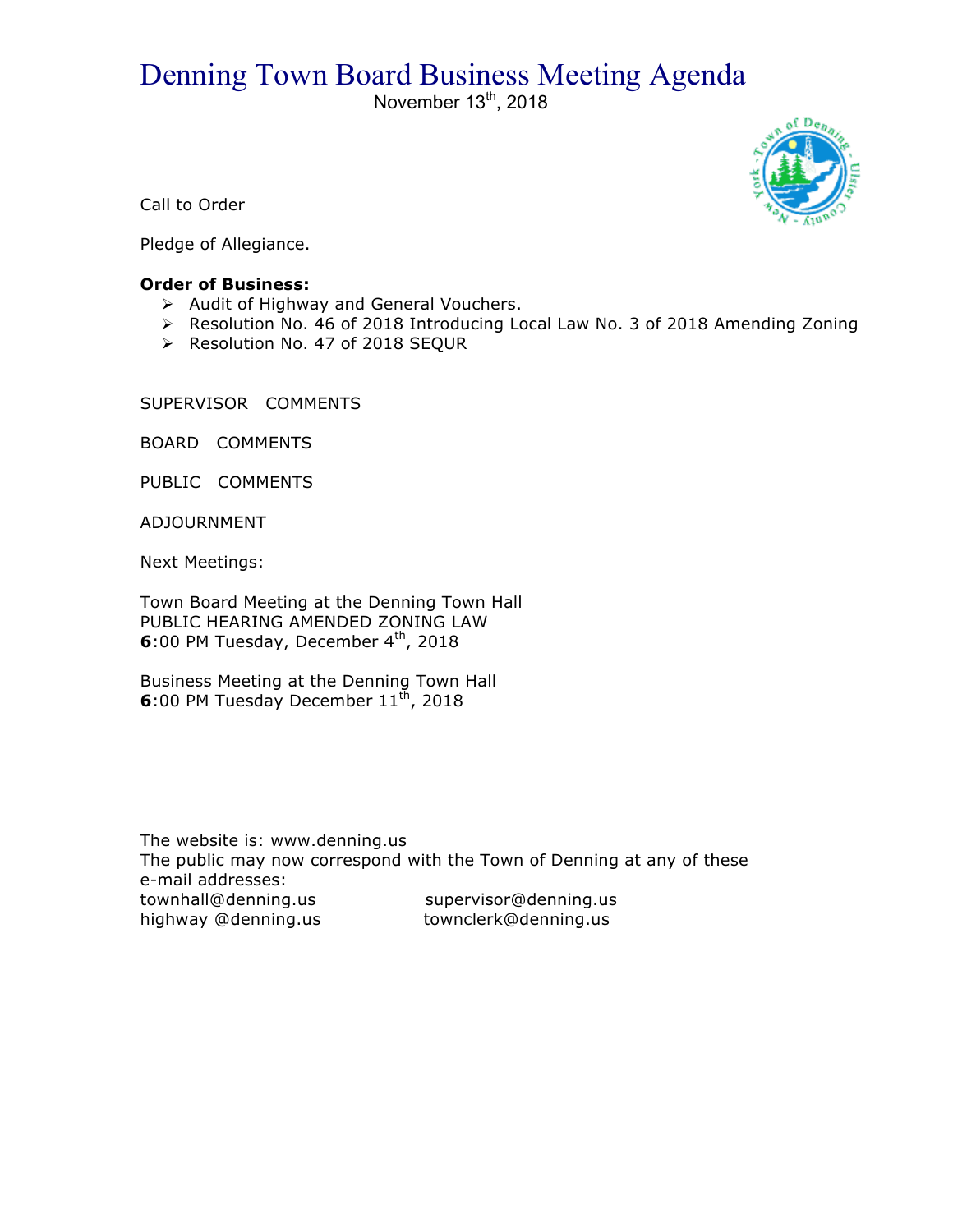Denning Town Board Meeting November 13<sup>th</sup>, 2018 Resolution No. 46 of 2018

**WHEREAS,** the Town of Denning Zoning Committee has been actively and diligently working on updating and amending the Town of Denning Zoning Law, and has held public meetings over the years. And

**WHEREAS**, New York State, Article 16, Town Law §261, grants the authority to the Towns, and requires the review and updating of local zoning laws. And

**WHEREAS**, New York State Town Law § 7-4 authorizes "the town boards, as the legislative body, to adopt local planning and zoning laws and ordinances." And

**NOW THEREFORE BE IT RESOLVED** that the Town of Denning **HEREBY** sets Tuesday, December  $4<sup>th</sup>$ , 2018 as the Pubic Hearing, to commence at 6:00 pm prior to the regularly scheduled Town Board meeting.

**BE IT FURTHER RESOLVED** the Town of Denning Town Board **HEREBY** adopts and approves of resolution No. 46 of 2018 introducing Local Law No. 3 of 2018; titled: the Town of Denning Amended Zoning Law and Subdivision regulations.